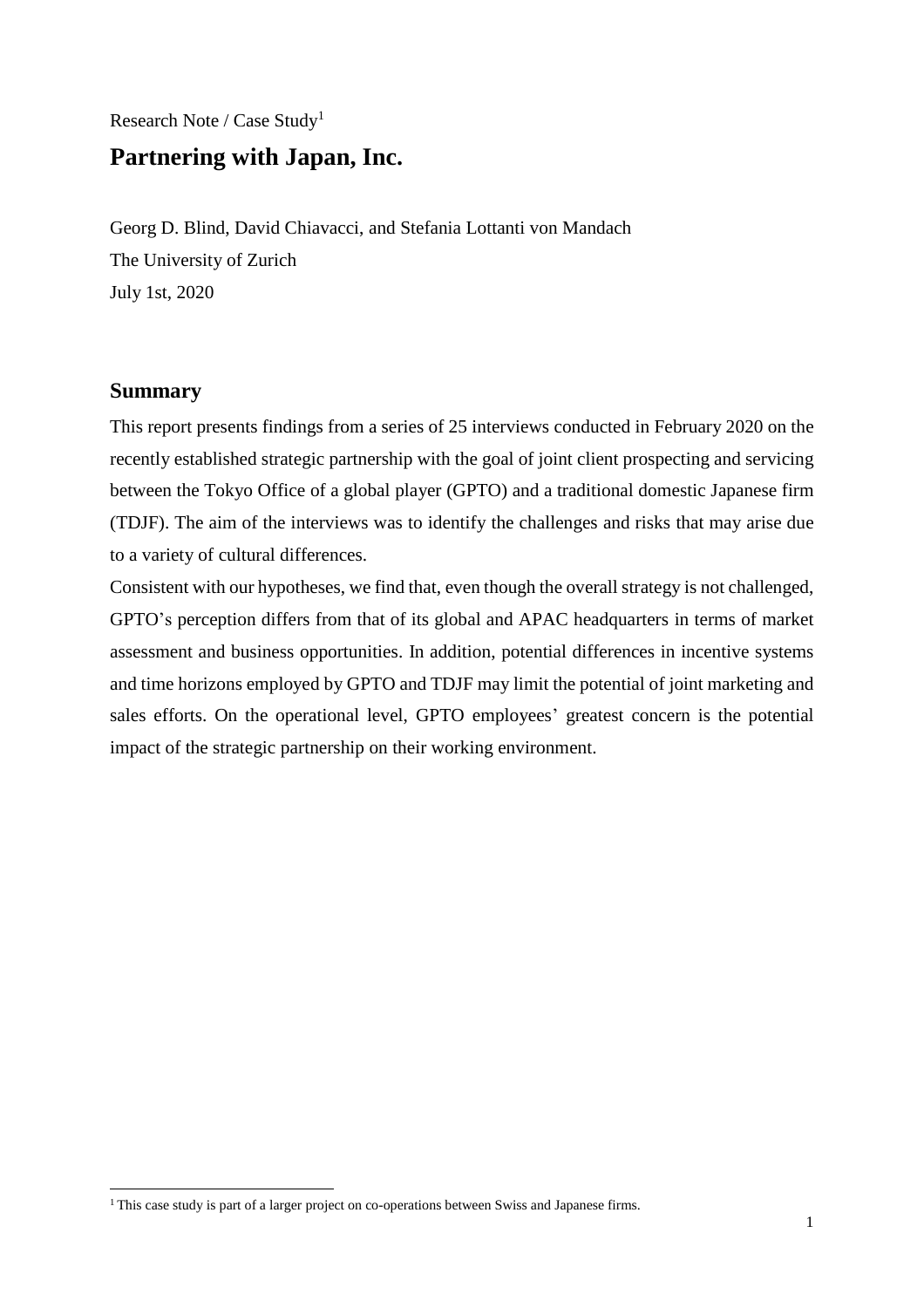# **1. Introduction and study background**

As part of their international growth strategy, a global player headquartered in Switzerland (GP) has been running and successfully growing a business in Japan during the last decade (GPTO). In order to realize a more substantial share of the Japanese market potential for one of its core businesses, in mid-2019 it concluded a strategic partnership with a traditional domestic Japanese firm (TDJF).

The research undertaken in the preparation of this report aims to identify challenges and risks that could potentially arise from various dimensions of cultural differences.

# **1.1 Methodology**

We conducted a series of 25 interviews with members of the GP's APAC/global HQ (3), GPTO employees (18), TDJF employees (2), and external consultants (3). The interviews aimed at collecting and synthesizing opinions and observations, both general and those specifically pertinent to particular project phases. Results were then mirrored against our hypotheses.

# **1.2 Limitations**

This study is largely based on information obtained through interviews with GPTO employees and may therefore only afford an incomplete reflection of the views of TDJF. For a more nuanced view, especially with regard to joint activities such as joint client prospecting, and cross-selling, as well as the outlook and perspectives, a further series of interviews with TDJF is indicated.

#### **1.3 Structure**

Section 2 derives a number of working hypotheses building on stylized facts described in the research literature. Section 3 presents findings, subsequently mirroring against our hypotheses in Section 4, which also concludes.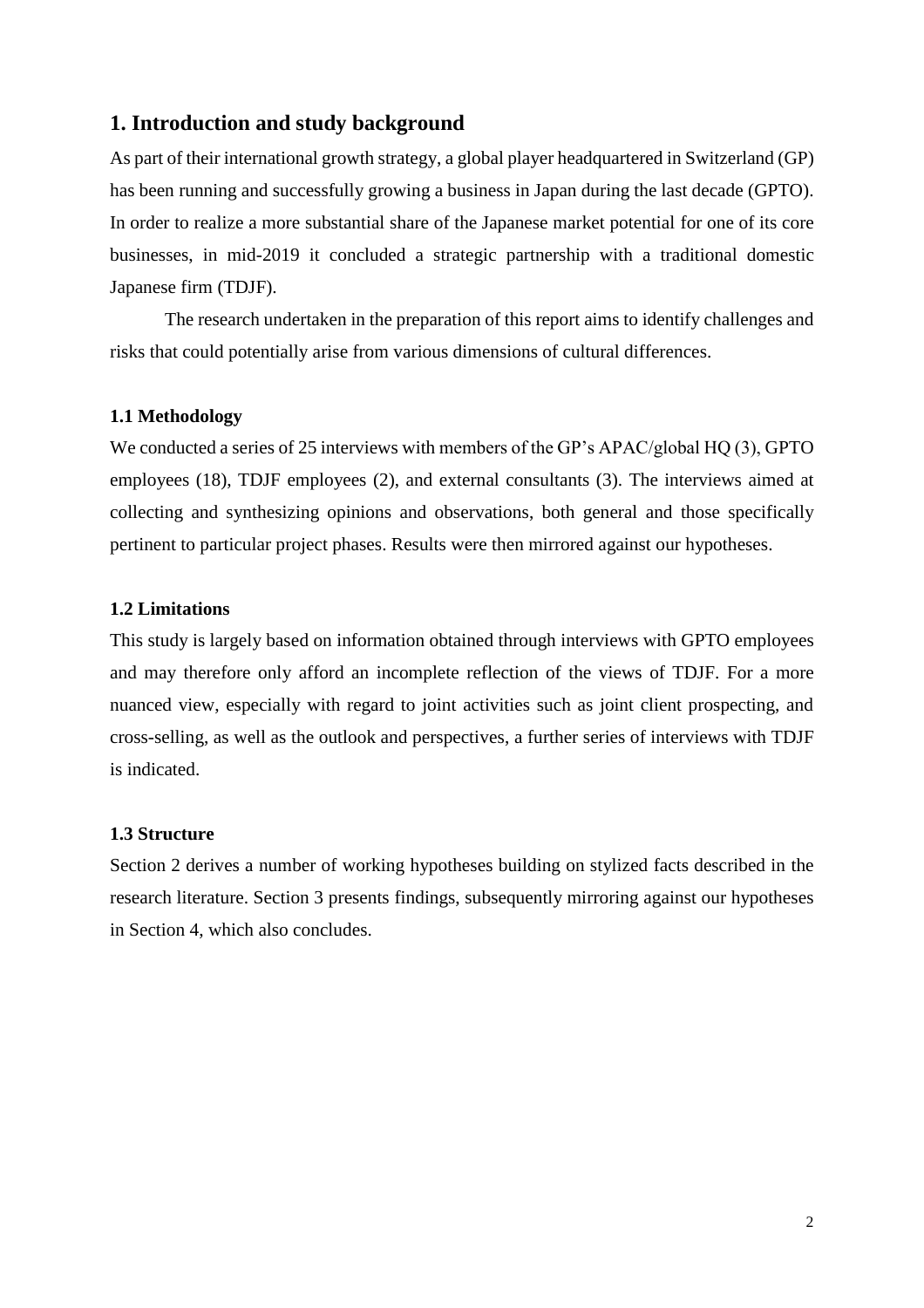# **2. Stylized facts and working hypotheses**

Prior to conducting our series of interview, we derived a number of working hypotheses from the research literature.

#### **2.1 Reactions to change processes at employee level**

It has long been established in the scientific literature that uncertainties related to change processes cause strong psychological reactions resulting in positive or negative behaviours of the employees (Bhal et al., 2009). Employee reactions to organizational change typically differ along two dimensions: active or passive; and constructive or destructive (Bourantas and Nicandrou, 1998). More often than not, organizational change is associated with reduced employee wellbeing (Bamberger et al., 2012; Benach et al., 2014).

#### *H1: Reactions to the GPTO–TDJF cooperation are mixed.*

If our observations would not confirm this, respondents were either catering to desired answers, or subject to wishful thinking.

#### **2.2 Cultural differences**

 $\overline{a}$ 

While research has shown that resistance is a default human reaction to change, how an employee actually resists and what that resistance looks like may be moderated by culture and values (Schoenberg, 2000; Cartwright and Schoenberg, 2006; Rees and Edwards, 2009). Research on the role of national culture and institutions on employee reactions in change situations, however, is rare and more recent (Gunkel et al., 2015). In turn, attempts to measure and operationalize culture date back to the mid-20th century (for an overview see Taras et al., 2009), but it was with Hofstede (1980) that the interest in measuring culture exploded. Although it is only one of 121 instruments identified in a recent review of attempts to measure culture (Taras et al., 2009) and its use is not undisputed (see, e.g., McSweeney, 2002; Ailon, 2009; Karolyi, 2016), it remains by far the most pertinent approach.

Cultural differences also have been identified as an important factor moderating the headquarter-subsidiary relationship.<sup>2</sup> While there may be a number of cultural differences

<sup>&</sup>lt;sup>2</sup> Conflict has been a recurring theme in studies explicating the headquarters-subsidiary relationship. Foreign subsidiaries must be responsive to integration demands inherent in being interdependent with or part of a multinational organization; at the same time, a foreign subsidiary must also respond to the local context. Thus, the headquarters-subsidiary relationship often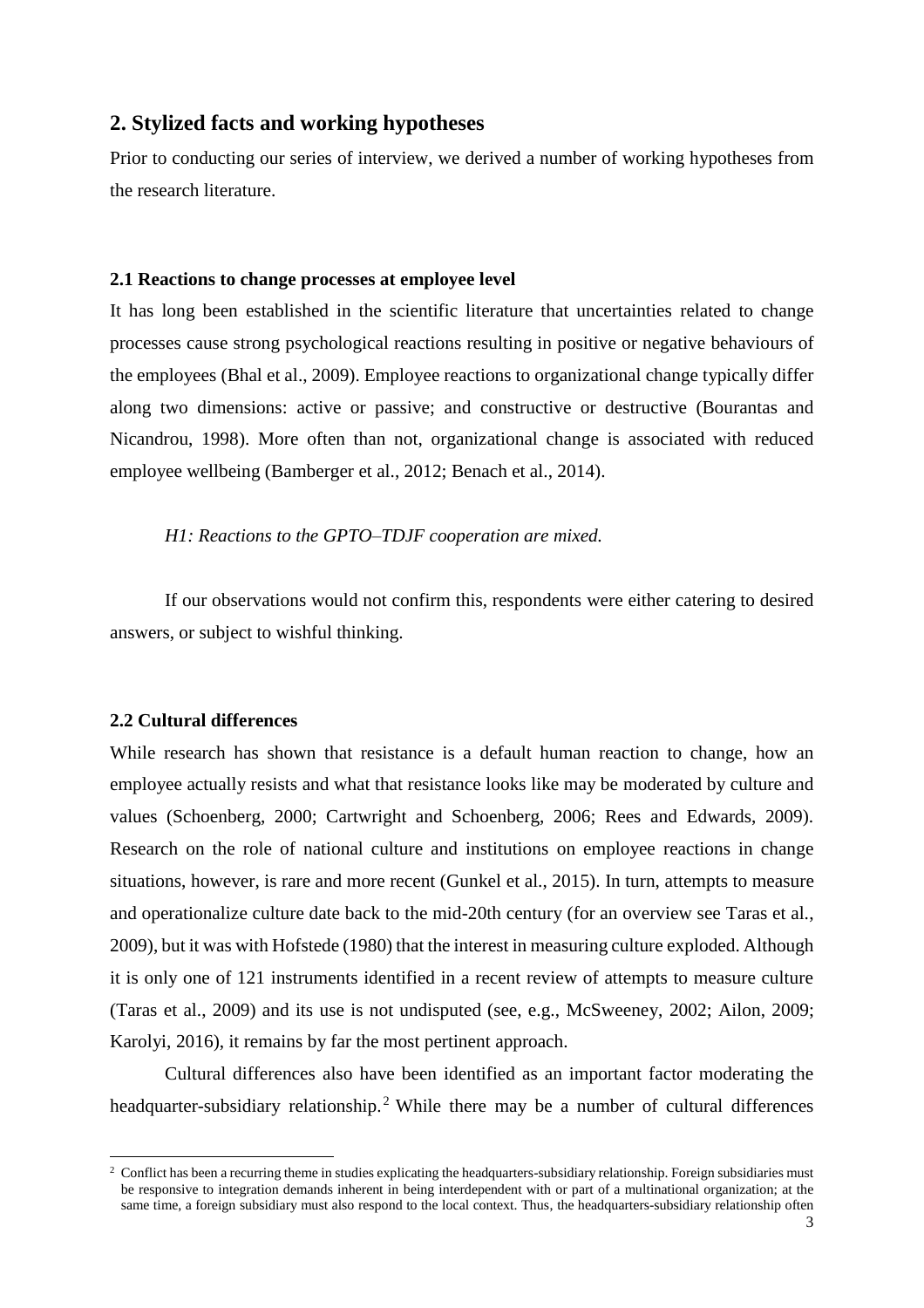between Japan and Switzerland when measured by Hofstede's dimensions of culture, differences are smaller than those between Japan and the United States (see Figure 1).<sup>3</sup>



**Figure 1:** Cultural differences between Japan, Switzerland and the United States measured by Hofstede's dimensions of culture<sup>4</sup>

*Source*: https://www.hofstede-insights.com/product/compare-countries/

 $\overline{a}$ 

Significantly, Japan has relatively a higher degree of power distance (54 out of 100) than Switzerland (34 out of 100) and the United States (40 out of 100). The concept of power distance expresses the degree to which the less powerful members of a society accept and expect that power is distributed unequally. People in societies exhibiting a large degree of power distance accept a hierarchical order in which everybody has a place that needs no further justification.

becomes strained, or even adversarial, as the subsidiary attempts to respond to both independent and interdependent interests (Roth and Nigh, 1992).

<sup>&</sup>lt;sup>3</sup> This confirms our findings from an earlier study on employees' perceptions in Swiss subsidiaries in Japan (Chiavacci & Lottanti, 1999), which found that Swiss companies were perceived as being very similar to Japanese companies in terms of communication style (someone indirect), security (stable and secure working conditions), and decision-making processes.

<sup>4</sup> **Power distance** is defined as the extent to which the less powerful members of institutions and organizations within a country expect and accept that power is distributed unequally.

**Individualism** addresses the degree of interdependence a society maintains among its member; i.e., whether people's selfimage is defined in terms of 'I' or 'We'. In Individualist societies, people are only supposed to look after themselves and their direct family. In Collectivist societies, people belong to 'in groups' that take care of them in exchange for unquestioning loyalty.

**Masculinity** indicates what motivates people, wanting to be the best (Masculine) or liking what you do (Feminine). **Uncertainty avoidance** indicates the extent to which the members of a culture feel threatened by ambiguous or unknown situations and have created beliefs and institutions that try to avoid these.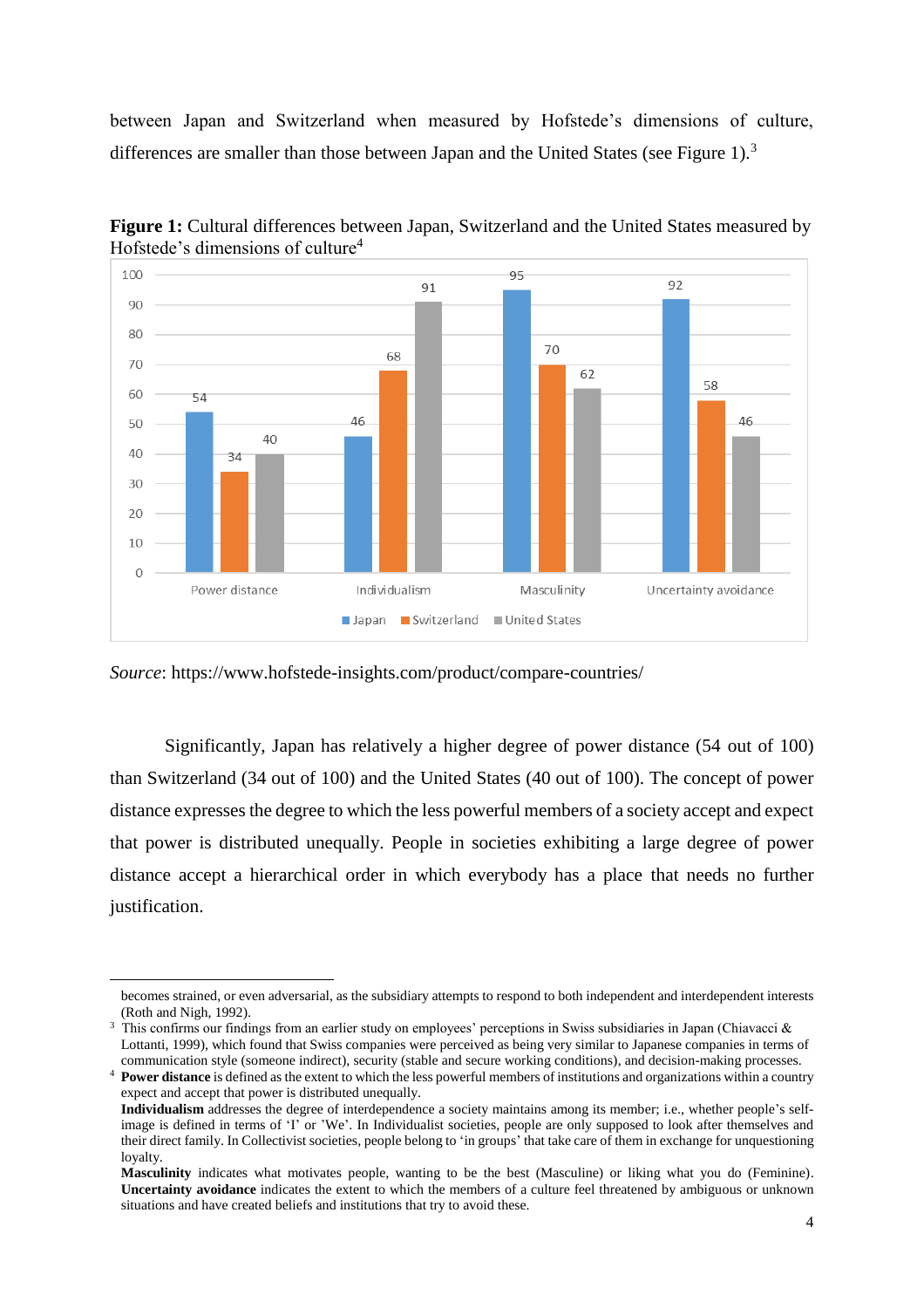#### *H2: GPTO will not challenge its HQ/regional leadership strategy.*

Particular to the case of GPTO, their regional leadership plays an important role. While globally oriented, its locations in Asia (Asia 1, Asia 2) are expected to leave an imprint. Figure 2 compares the same cultural dimensions as those presented in Figure 1 for the four cultural spaces involved.



**Figure 2:** Cultural differences between Japan, Switzerland, Asia 1 and Asia 2 measured by Hofstede's dimensions of culture

*Source*: https://www.hofstede-insights.com/product/compare-countries/

While sharing some common traits, a very substantial difference between Asia 1 and Japan – and, to a lesser but still substantial degree, between Japan and Asia 2 – exists with respect to the dimension of 'Uncertainty avoidance'. Pertaining to the cooperation with TDJF and the ongoing and upcoming organizational changes, this suggests:

*H3: GPTO will be less positive about the cooperation with TDJF than its APAC (Asia-Pacific) leadership.*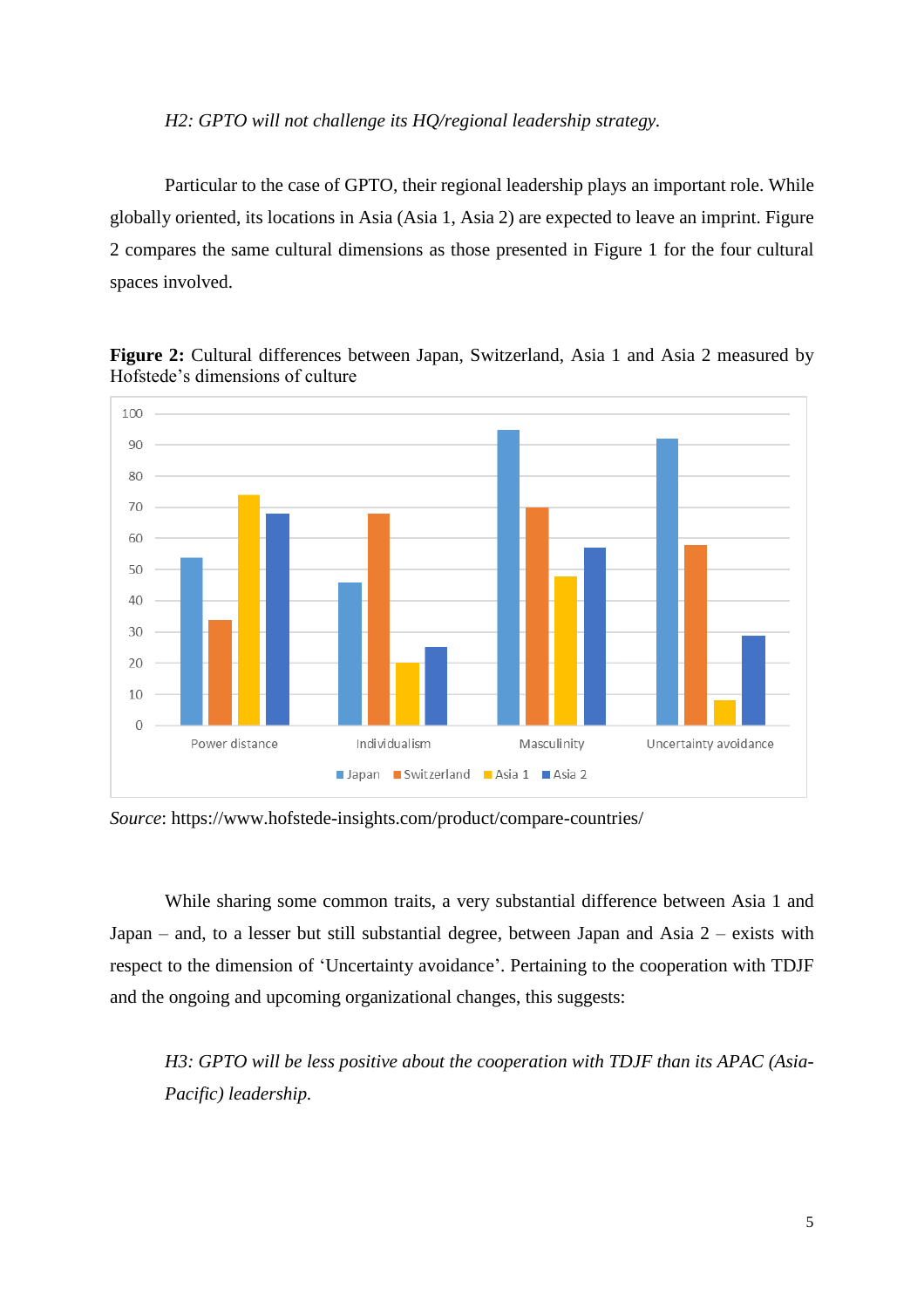#### **2.3 Differences in perceptions**

Headquarters and subsidiaries frequently have different perspectives on subsidiaries' markets. Differences in perceptions may be one important factor contributing to the well-documented conflicts in the headquarters-subsidiary relationship (Roth and Nigh, 1992). Due to a subsidiary's more intense and direct involvement in its market, contextual knowledge may cause differing appraisals of the same established facts; e.g., subsidiaries may see opportunities that are not perceived by headquarters managers, and/or assess business by differing benchmarks (Daniel, 2010; Birkinshaw et al., 2005; Prashantham and McNaughton, 2006). This may be even more relevant in the case of Japan: due to the language barrier, the amount and sources of information accessible to GPTO, as opposed to their APAC/HQ leadership, may differ considerably (Harzing and Pudelko, 2013). In addition, culture may substantially moderate perception and subsequently cognition. Kastanakis and Voyer (2014), for example, suggest that a culturally conditioned cognitive orientation may trigger a field-independent way to process information (i.e., focusing on individuated focal objects) in the West as opposed to a field-dependent, contextual information-processing mode in the (Far) East.

*H4: GPTO's assessment of cooperation with TDJF is expected to be substantially different from that of their HQ/APAC leadership.*

#### **2.4 Language barriers**

Language barriers tend to be felt most acutely in Asian countries and are seen as least important in Anglophone countries, with Continental European and Nordic countries falling in between. More specifically, in Asian countries, such as Japan and Korea, language barriers are perceived to be almost as important as cultural barriers and more important than legal, institutional, and geographical barriers. A lack of a shared language is associated with higher levels of misunderstanding, conflict, and parallel information networks, all of which could harm the interaction between HQ and subsidiary managers. Furthermore, the lack of a shared language is associated with a significantly lower level of oral (face-to-face and telephone) but not written communication (Harzig and Pudelko, 2013).

*H5: Minimal or no issues are expected within the GP in the context of a language barrier but may emerge as a major challenge in ongoing and developing GPTO–TDJF cooperation.*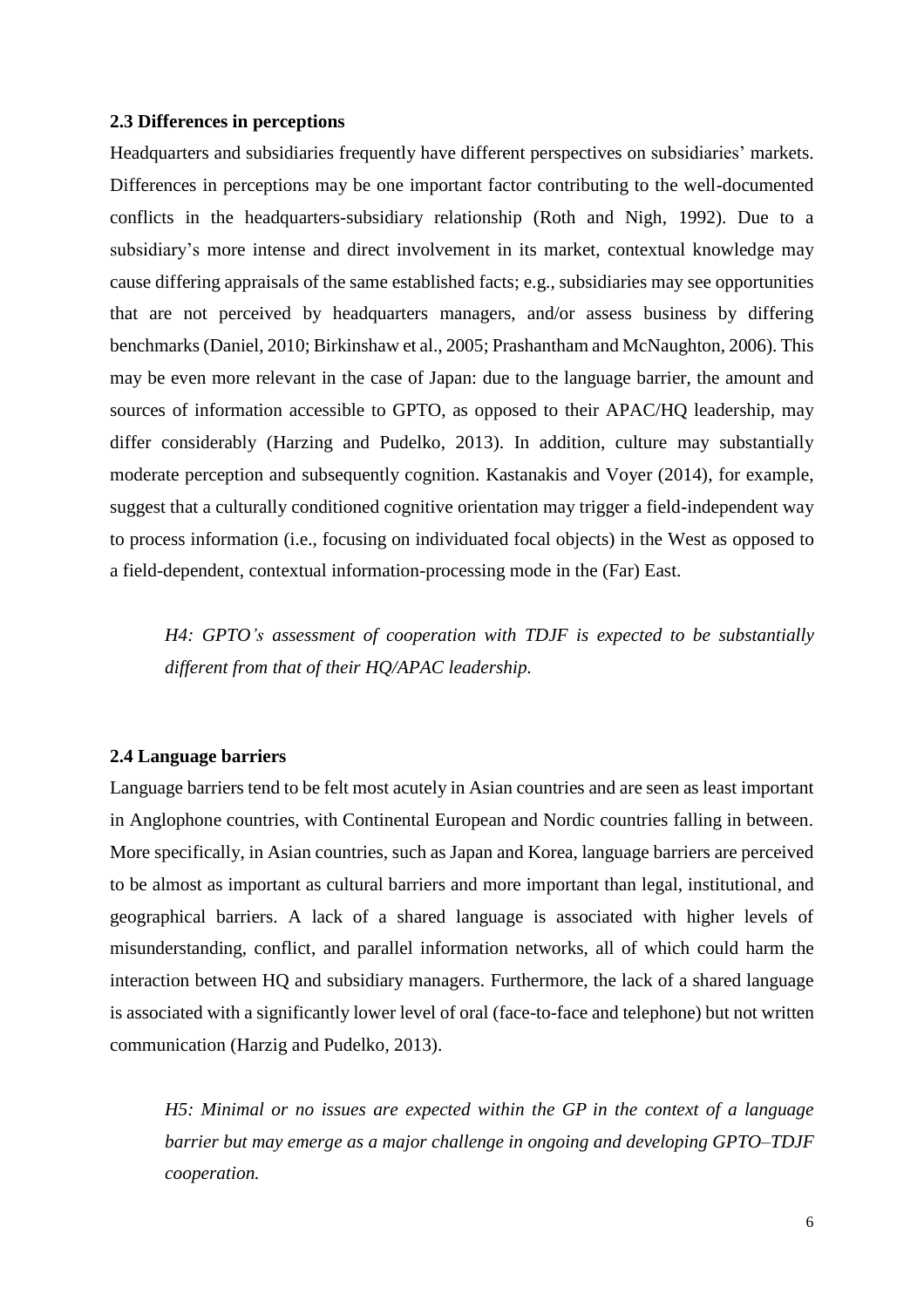#### **2.5 Segregated labour market for Japanese and foreign firms**

The choice of a foreign firm as an employer by Japanese employees originates from a deliberate decision to do so (Chiavacci & Lottanti, 1999), and not as a result of a lack of alternatives at Japanese companies due to a sluggish labor market (Blind and Lottanti von Mandach, 2015). Furthermore, joining a foreign firm implies leaving the labour market for Japanese firms for good. Except for employees in highly specialized jobs (i.e., IT), re-joining a Japanese firm has been described as very rare in the literature.

Research further suggests that Japanese employees working for foreign companies in Japan change jobs much more frequently than their counterparts in Japanese companies, and predominantly move between foreign companies. Foreign firms are chosen as employers because they are perceived as the antithesis of the typical Japanese corporation: pay is higher in foreign firms than in Japanese firms, and promotion is less based on seniority but, rather, on performance. Work content and responsibilities are clearly defined. Human relationships are referred to as 'dry' in contrast to the 'sticky' human relationships prevalent in Japanese companies.<sup>5</sup> Work and private life are strictly separate; one's superior does not interfere in private matters. Less emphasis is given to the so-called 'after five social activities'. Leaving the office after work is finished is not dependent on whether one's superior has already left the office. In particular, foreign firms have long been considered as attractive employers to qualified female Japanese. In addition to the characteristics described above, foreign firms are perceived to be more proactive on gender equality matters. The separation of work and private life makes it easier to work if one is a parent (Huddleston, 1990; Chiavacci and Lottanti, 1999; Chiavacci, 2001).

*H6: The ongoing and developing strategic partnership with TDJF causes concerns among GPTO employees about working in a 'less foreign environment', especially for female staff.*

#### **2.6 Incentive systems**

 $\overline{a}$ 

Compensation schemes differ to quite some extent between Japanese and Western firms. While both include bonuses as part of compensation packages, those in Western firms are usually based on individual performance, while those in Japanese firms are based on company performance (Johansson and Nonaka, 1996).

<sup>5</sup> Dry human relationships mean that relationships are limited to the essential; i.e., to work.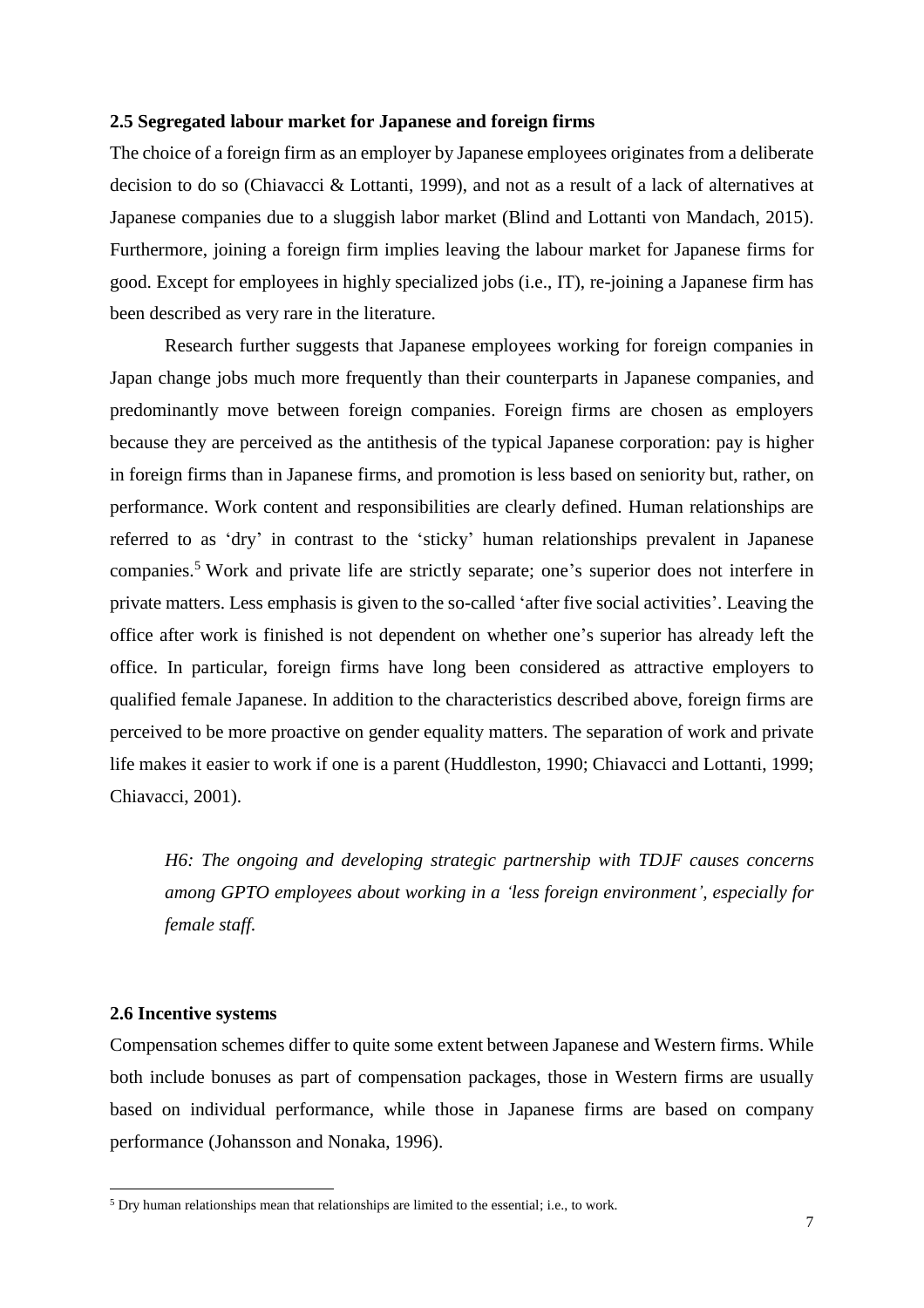Despite the public discussion surrounding the alleged introduction of more performance-related pay systems around the year 2000 (Miyamoto and Higuchi, 2007), the majority of firms did not overhaul their compensation systems. A recent study by Pan and Zhou (2018) on executive compensation in Japan confirms that Japanese CEO compensation practices are still substantially different from the well-known Anglo-American model: even at CEO level, base salaries across all industries and in all firm size groups account for more than two-thirds of total remuneration in Japan. Although pay generally increases with firm size, the pay–performance relationships are economically weak. Their results confirm earlier findings from studies on top management compensation in Japan, such as Kubo (2005), who also found that the link between pay and performance is weak.

*H7: Incentives toward maximizing profitability of the JVs are stronger within GPTO management than in TDJF management.*

### **2.7 Time horizon**

Japanese companies are said to adopt a more long-term perspective than Western firms, and especially US companies (Katzner, 2008). This has been attributed to the difference in corporate governance of Japanese firms and the relative absence of shareholder pressure to deliver shortterm results. Japanese firms prioritize stakeholder interests and maintain long-term employment practice and seniority-based employment, whereas US firms focus on shareholder interests in corporate governance, pay for performance, and boost labour force mobility by relying on market-based employment practices. Despite persistent calls for radical change, Japanese firms have preserved their fundamental nature. This evidences the resilience of the Japanese corporate system, suggested by the theory of Variety of Capitalism (Miyamoto, 2018; Gotoh, 2020).

*H8: TDJF questions GP's long-term commitment to cooperation.*

#### **2.8 Virtual project teams**

According to Reed and Knight (2010), project risks differ between co-located teams and virtual, cross-cultural project teams. Of 55 project risk factors identified, seven factors proved significantly more pronounced for virtual projects than for traditional projects. These are, in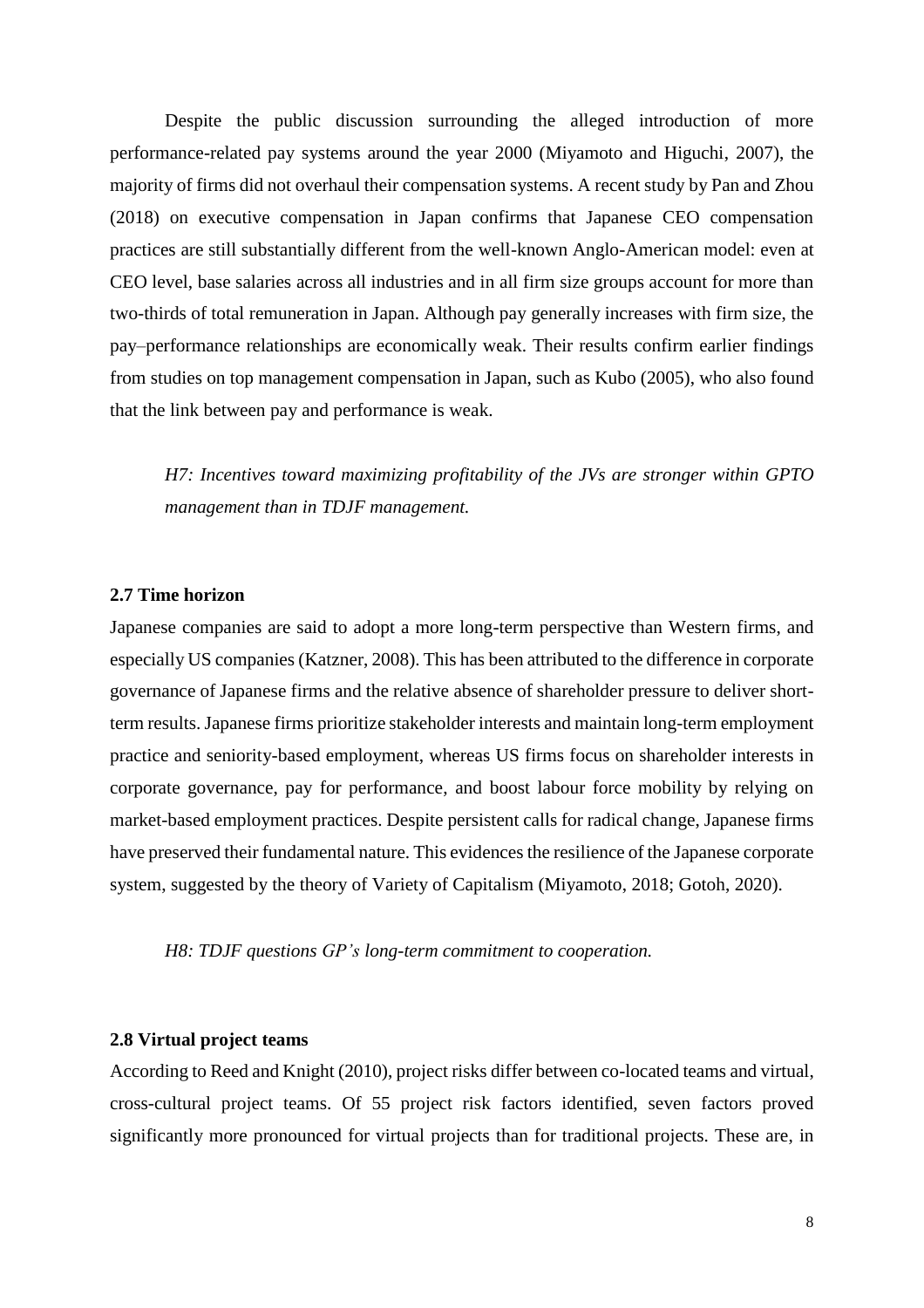order of impact: insufficient knowledge transfer6, lack of project team cohesion, cultural or language differences, inadequate technical resources, inexperience with a company and its processes, loss of key resource(s), and hidden agendas.

While risks such as cultural or language differences, or lack of project team cohesion may be anticipated to increase in a virtual environment, other increased virtual risks, such as the loss of key resource(s) or hidden agendas, are not nearly so obvious. Interestingly, and contrary to prior research, the risk from insufficient communication is not significantly greater when team members are not grouped in one location. However, virtual team projects exhibited notably more likelihood of experiencing insufficient knowledge transfer. A plausible explanation is decreased implicit or informal knowledge transfer in virtual environments.

*H9: Challenges are expected with regard to project team cohesion and the transfer of implicit/tacit knowledge.*

#### **2.9 Involvement of third parties**

 $\overline{a}$ 

Japanese firms are generally reluctant to hire professional service firms such as management consultants. As a result, the Japanese consulting market, valued at US\$1.4 billion, is much smaller than its counterparts in other mature economies such as the UK, where the consulting market is worth US\$10 billion in an overall much smaller economy (Callum, 2018). As possible reasons for this reluctance, Callum (2018) muses that differences in etiquette, hierarchical structures, decision-making processes and rotation of personnel make it very difficult for international professional service firms to build strong client relationships.

*H10: The involvement of an external professional service firm running the project management office (PMO) is an aggravation for TDJF.*

<sup>&</sup>lt;sup>6</sup> A plausible explanation is decreased implicit or informal knowledge transfer in virtual environments.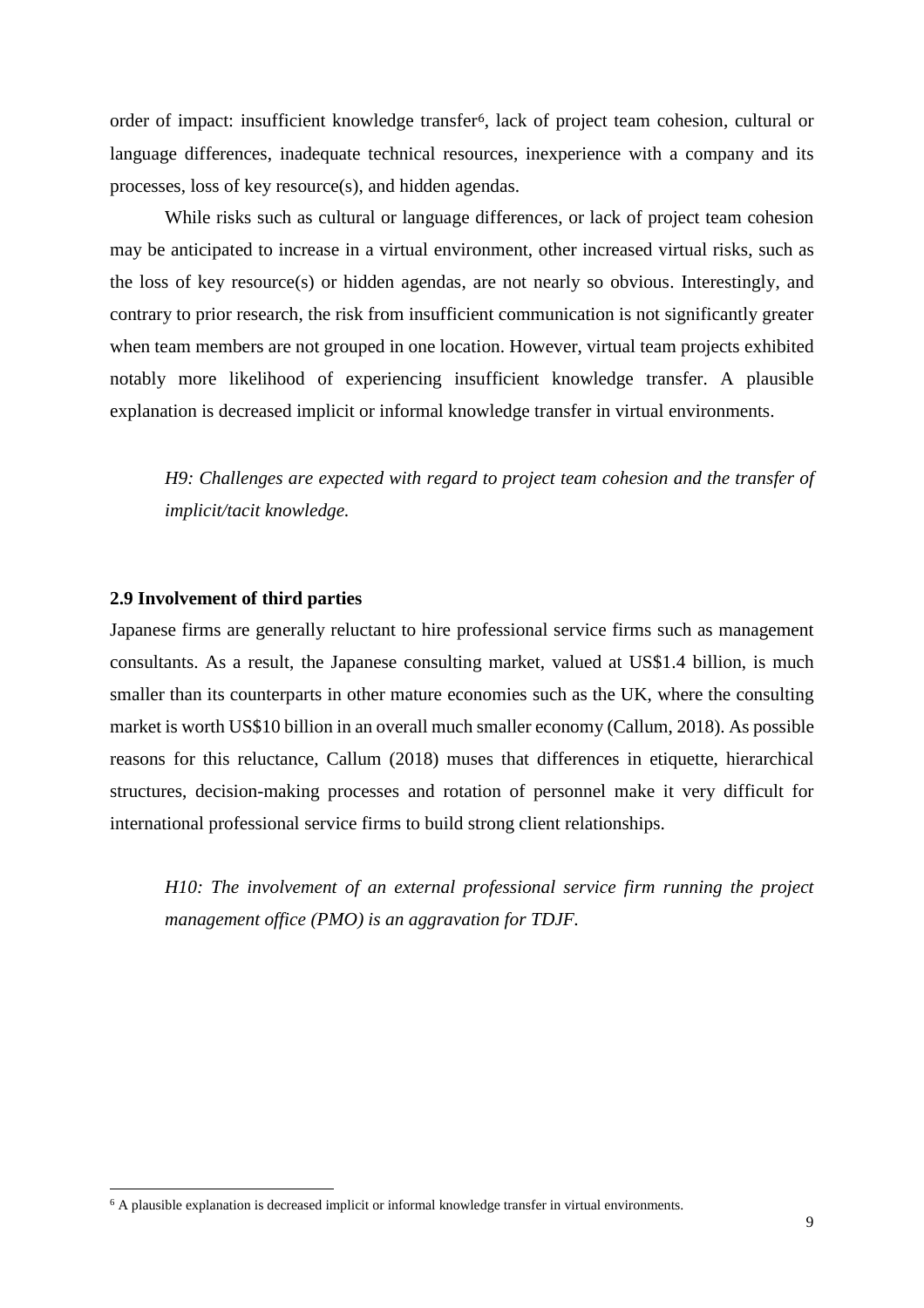# **3. Findings**

We group our findings according to the aspects introduced in Section 2.

#### **3.1 Reactions to change process**

As expected, views on the cooperation with TDJF differ between groups of GPTO employees. Generally, views tend to be more positive within management ranks than in operational employees; also, doubts are more pronounced on the business side than in middle- and backoffice functions. There are no indications of resistance towards the strategic direction of the GP's APAC/HQ leadership; however, certain doubts and concerns are raised within GPTO as to the viability of the APAC-driven approach to their cooperation with TDJF.

#### **3.2 Cultural differences**

Cultural gaps reportedly exist between the GP's HQ/APAC leadership and GPTO, and, again, between GPTO and their new partner TDJF. With regard to the former, the GP is a hybrid of business cultures with their Swiss identity diluting toward the periphery. Some GPTO respondents mentioned that they felt less distant from GP's HQ, but more so with regard to the GP's regional APAC leadership.

In concrete terms, GPTO respondents reported that TDJF decisions were made no more slowly, or even quicker than their own, which they considered as being due to the organizational complexities arising between themselves, and their regional and global leadership. This stands in contrast to decision-making in Japanese corporations commonly seen as being slower than in other business cultures.

#### **3.3 Differences in perspectives**

While GPTO top management generally shares the strategic vision of their HQ/APAC leadership, local operational employees partially operate in a separate reference system. This causes a limited buy-in to the corporate strategic vision. In concrete terms, the Japanese reference system suggests lower benchmarks in terms of growth and market penetration, and the position of TDJF is evaluated as being much stronger. Put succinctly, the latter means the GP's HQ/APAC leadership sees TDJF as a junior partner, while GPTO employees tend to see themselves as junior partners.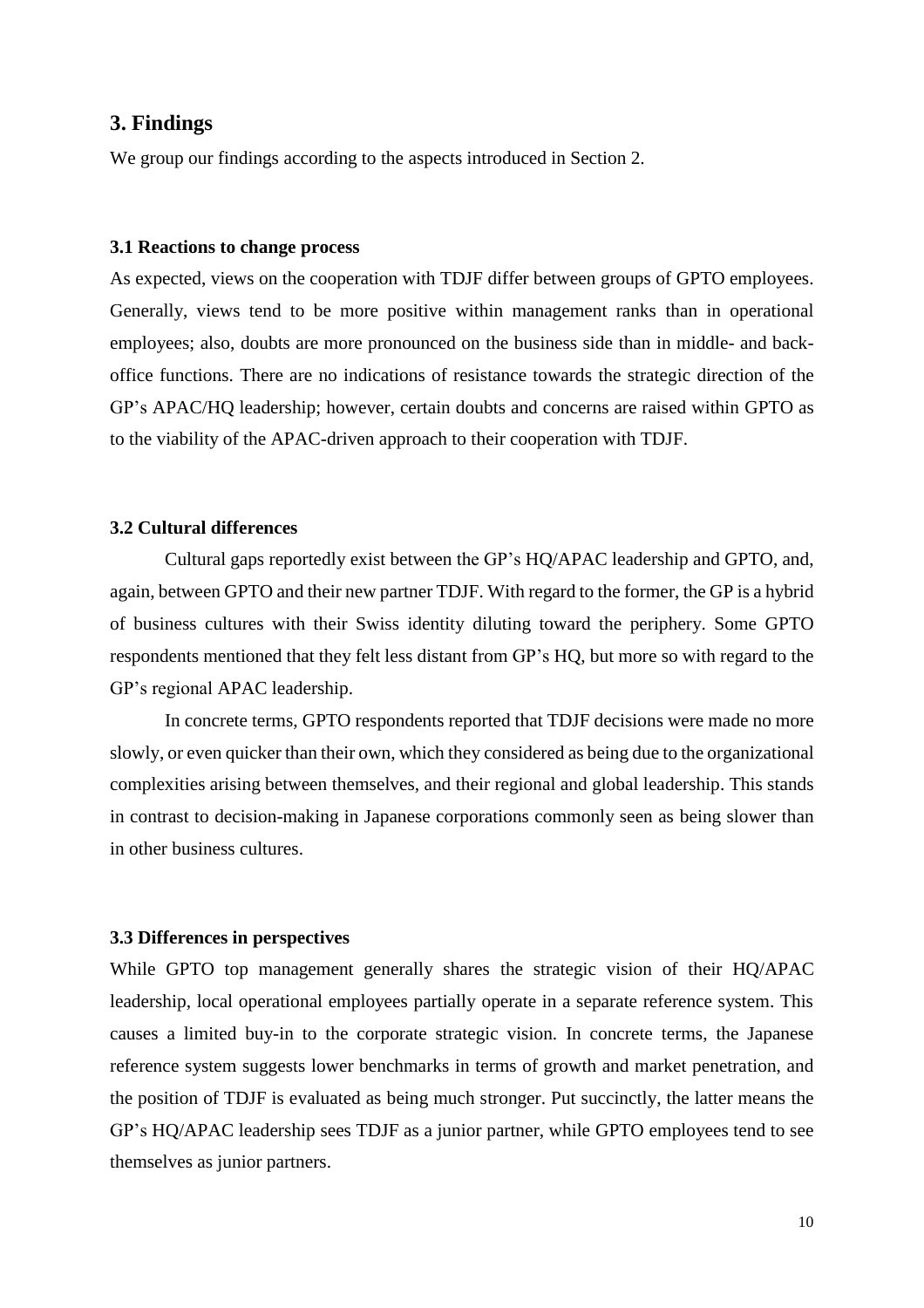#### **3.4 Language barriers**

Pointing to culture being coded in language, one respondent reports that: (i) GPTO employees tend to submit more easily to TDJF requests; and (ii) TDJF staff tend to be more open, if a discussion is held in Japanese.

#### **3.5 Segregated labour market**

Few GPTO employees are fully positive about the strategic partnership, because the presence of TDJF as a powerful investor and partner raises concerns that working conditions may change towards domestic Japanese standards. This is significant, because the vast majority of GPTO employees have consciously left or avoided working for domestic Japanese corporations; this is especially true for female employees. GPTO employees note a difference in gender roles, where women in TDJF remain relegated to non-executive, non-client facing support functions. TDJF employees may be irritated by the GPTO approach to gender equality. At the same time, this exacerbates the concerns of women about differing working styles. Thus, there is considerable fear regarding the loss of a non-Japanese working environment at GPTO, especially among the female employees.

#### **3.6 Incentive systems**

Respondents voiced concerns about differences in incentive systems between GPTO and TDJF. TDJF employees are thought to focus on avoiding risks to their reputation, while GPTO employees would be more willing to risk bold moves in favour of maximizing performance. This could create some friction in joint prospecting and servicing. Differences in incentives systems might cause frictions in joint prospecting and in serving existing shared clients.

#### **3.7 Time horizon**

Respondents pointed to the TDJF practice of rotating front staff to other functions at two- to three-year intervals as an impediment to the development of trusted client relationships. TDJF's announcement to hire additional front staff in permanent positions and to remove some of the existing positions from the rotation system are seen as evidence of their trust in GP's commitment to the cooperation. GPTO respondents also pointed to the need to 'go steady' before TDJF would even consider a full-scale rollout, and voiced concerns as to whether it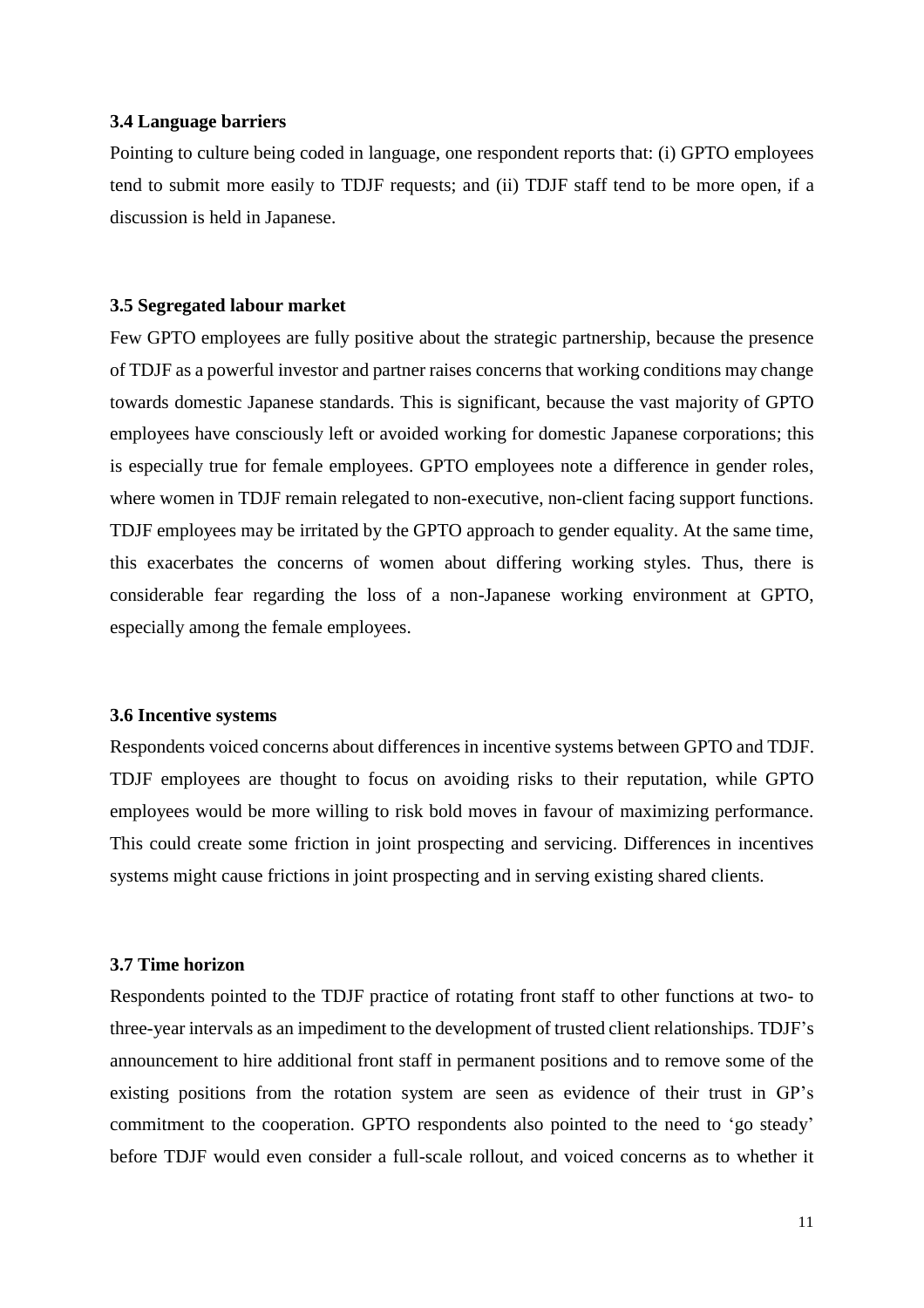would be possible to secure regional/HQ understanding for likely TDJF demands for a longer "proof-of-concept" period.

# **3.8 Virtual project teams**

Processes within GP's APAC and global management organizations are seen as an impediment to swift local implementation. The more frequent physical involvement of management and the temporary relocation of operational GP APAC/HQ staff is explicitly desired.

# **3.9 Involvement of third parties**

In spite of TDJF not being used to working with third party professional service firms, their understanding and agreement was successfully won regarding the involvement of external consultants in a PMO function. The external consultants' role as the PMO and as a facilitator was generally seen as positive within both GPTO and TDJF. The consultant team was reportedly predominantly domestic.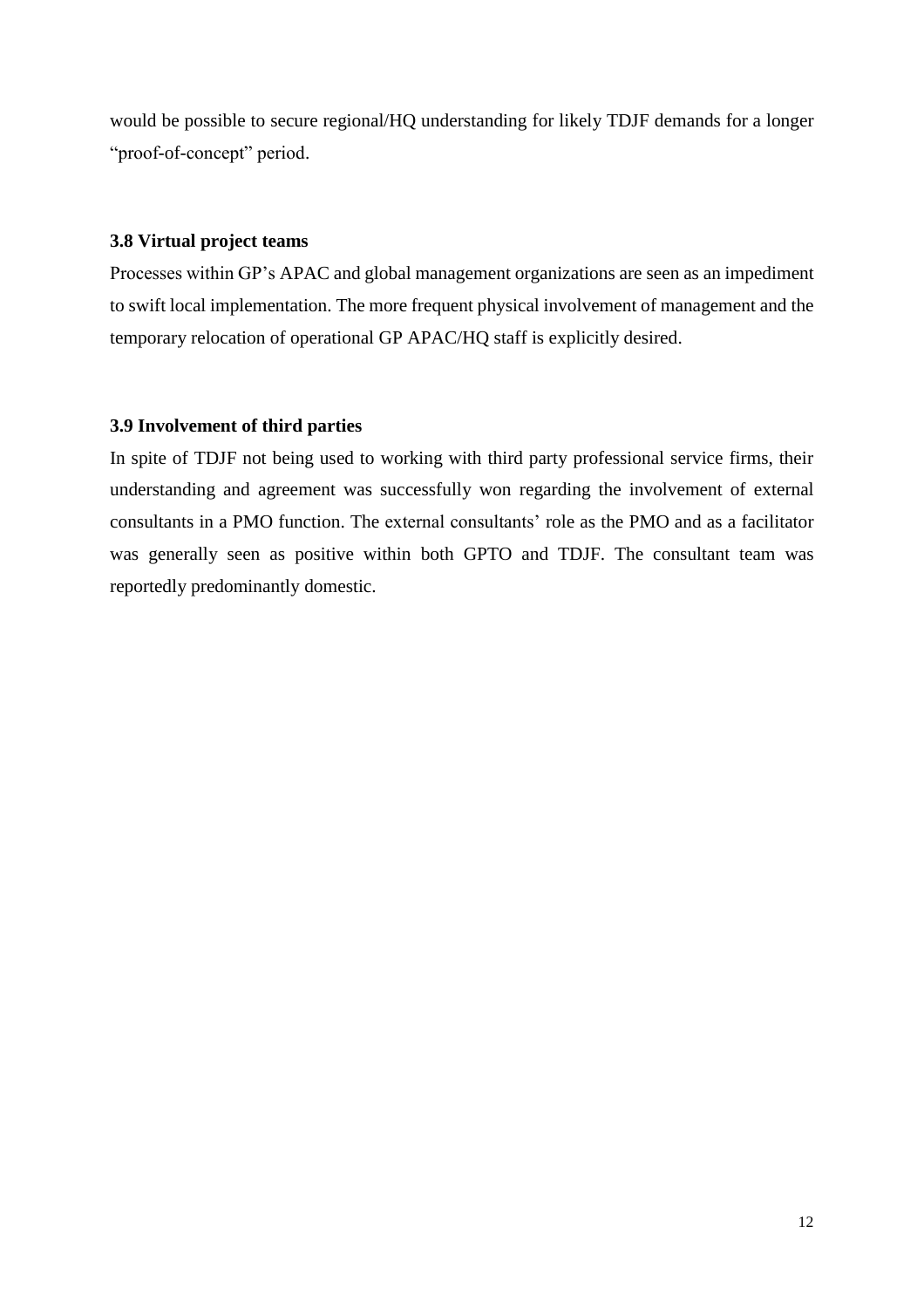# **4. Discussion and Conclusion**

Mirroring the above findings against our working hypotheses, we gathered sufficient information to assess eight of the ten hypotheses (see Table 1).

| <b>Table 1:</b> Assessment of working hypotheses |  |  |
|--------------------------------------------------|--|--|
|--------------------------------------------------|--|--|

|                 |                                                                                                                                                                             | $\mathbf C$  | <b>PCR</b>  | R        | <b>NLI</b>  |
|-----------------|-----------------------------------------------------------------------------------------------------------------------------------------------------------------------------|--------------|-------------|----------|-------------|
| H1              | Reactions to GPTO-TDJF cooperation are mixed.                                                                                                                               | $\mathbf{o}$ |             |          |             |
| H <sub>2</sub>  | GPTO will not challenge GP's HQ/APAC strategy.                                                                                                                              | $\mathbf{o}$ |             |          |             |
| H <sub>3</sub>  | GPTO is less positive about cooperation with TDJF than GP APAC.                                                                                                             | $\mathbf{o}$ |             |          |             |
| H4              | GPTO's assessment of cooperation with TDJF is expected to be<br>substantially different from that of their HQ/APAC leadership.                                              | $\Omega$     |             |          |             |
| H5              | Minimal or no issues are expected within GP in the context of a language<br>barrier, but may emerge as major challenge in ongoing and developing<br>GPTO-TDJF cooperation.  |              | $\mathbf 0$ |          |             |
| H <sub>6</sub>  | The ongoing and developing strategic partnership causes concerns about<br>working in a "less foreign environment" among GPTO employee, o<br>especially so for female staff. |              |             |          |             |
| H7              | Incentives toward maximizing profitability of the two JVs are stronger<br>within GP than in TDJF management.                                                                |              |             |          | $\Omega$    |
| H <sub>8</sub>  | TDJF questions GP long-term commitment to cooperation.                                                                                                                      |              |             |          | $\mathbf 0$ |
| H9              | Challenges are expected with regard to project team cohesion and the<br>transfer of implicit/tacit knowledge.                                                               | $\Omega$     |             |          |             |
| H <sub>10</sub> | The involvement of external consultant for the PMO aggravates TDJF.                                                                                                         |              |             | $\Omega$ |             |

*Key*:

C: Confirmed; PCR: Partly confirmed/rejected; R: Rejected; NLI: No/little information

Of the eight confirmed hypotheses, six were confirmed through our interview session:

- H1: Reactions to GPTO–TDJF cooperation are mixed within GPTO;
- H2: GPTO will not challenge GP HQ's strategy;
- H3: GPTO is less positive about carve-out than GP APAC;
- H4: GPTO's assessment of cooperation with TDJF is expected to be substantially different from that of GP HQ/APAC;
- H6: The ongoing and developing strategic partnership causes concerns about working in a 'less foreign environment' among GPTO employees, especially for female staff; and
- H9: Challenges are expected with regard to project team cohesion and the transfer of implicit/tacit knowledge.

While reactions to cooperation with TDJF are mixed, interview partners do not challenge the overall strategy of GP HQ/APAC leadership. They do, however, voice concerns over the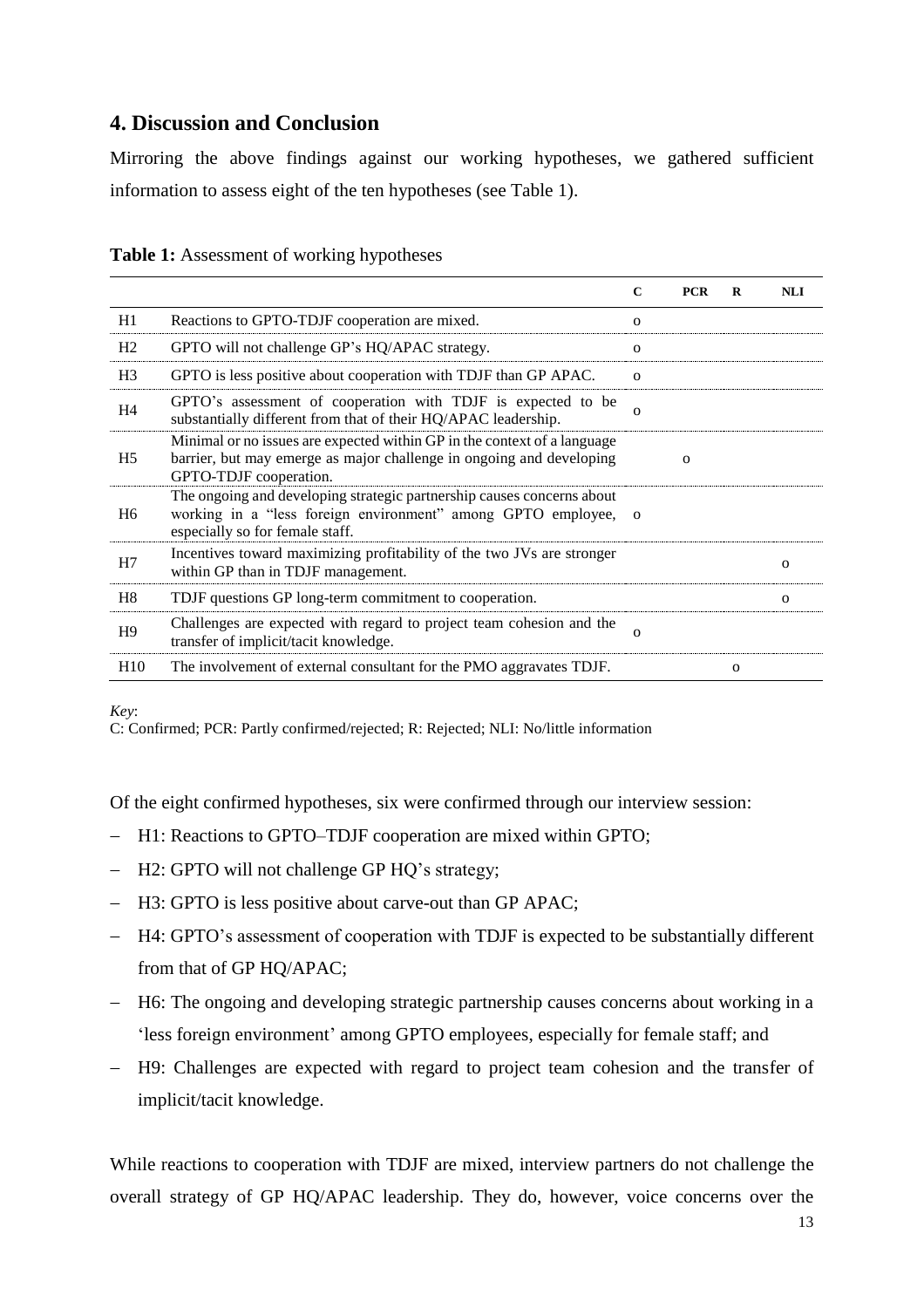cooperation that can be attributed to cultural differences in terms of tolerating uncertainty, differences in the perception of the cooperation due to contextual knowledge, and fear of losing the deliberately chosen non-Japanese working environment (especially by female employees).

We could only partly confirm H5, which relates to a possible language barrier. Minimal or no issues are expected within GPTO, but may emerge as a major challenge (e.g., as dealing with local vendors reportedly requires considerable translation work to be undertaken). This may be assumed to become more pronounced as the cooperation with TDJF intensifies.

No evidence was found regarding the involvement of a third-party provider, which relates to H10 concerning TDJF's reservations toward involving a third-party service firm. Therefore, H10 can be rejected.

Due to an insufficient number of interview partners from TDJF, neither H7 (related to the incentives towards maximizing profitability of the JVs being stronger within GPTO management than in TDJF's management), nor H8 (which deals with TDJF questioning the long-term commitment of GP to the JVs) could be confirmed or rejected. However, since these hypotheses pertain to crucial strategic issues, we recommend further investigation.

Besides a number of operational and strategic risks inherent to any cooperation, there is a considerable risk for GPTO to lose its Japanese staff due to cultural differences between the strategic partners. This risk is more pronounced in female staff due to gendered roles and greatest among IT personnel, as this is one of the few professions in which moving from foreign businesses back to Japanese corporations is possible and frequent. Linking incentives to a successful completing of the strategic partnership and the voicing of TDJF commitment not to interfere with GPTO standards might lessen the risk of retention.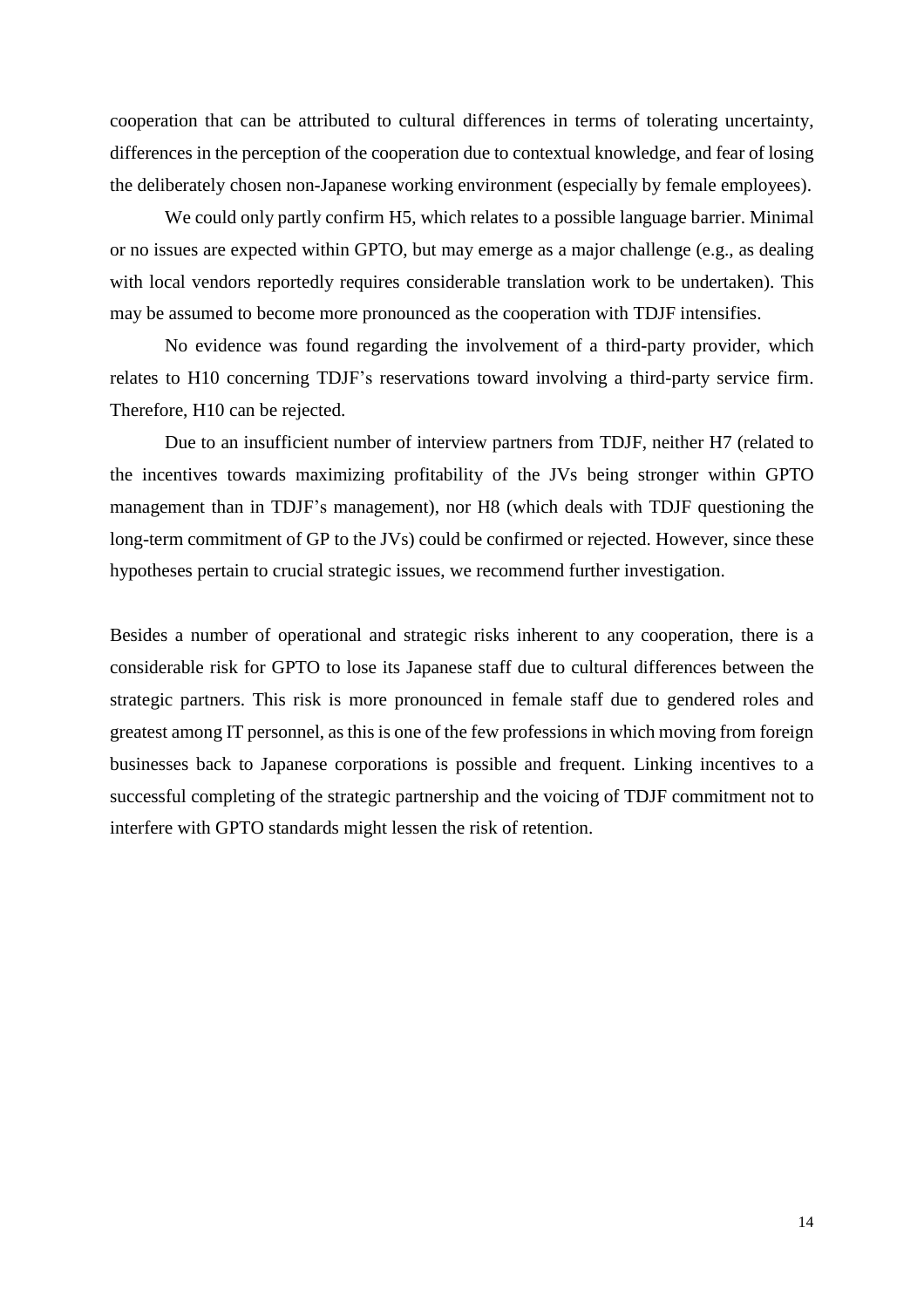#### **References**

Ailon, G. (2009). A reply to Geert Hofstede. *Academy of Management Review*, 34(3), 571–573.

- Bamberger, S. G., Vinding, A. L., Larsen, A., Nielsen, P., Fonager, K., Nielsen, R. N., & Omland, Ø. (2012). Impact of organisational change on mental health: a systematic review. *Occupational and Environmental Medicine*, 69(8), 592–598.
- Benach, J., Vives, A., Amable, M., Vanroelen, C., Tarafa, G., & Muntaner, C. (2014). Precarious employment: understanding an emerging social determinant of health. *Annual Review of Public Health*, 35.
- Bhal, K. T., Bhaskar, A. U., & Ratnam, C. V. (2009). Employee reactions to M&A: role of LMX and leader communication. *Leadership & Organization Development Journal*, 30(7), 604–624.
- Birkinshaw, J., Hood, N., & Young, S. (2005). Subsidiary entrepreneurship, internal and external competitive forces, and subsidiary performance. *International Business Review*, 14(2), 227–248.
- Blind, G. D., & Lottanti von Mandach, S. (2015). Decades not lost, but won: increased employment, higher wages, and more equal opportunities in the Japanese labour market. *Social Science Japan Journal*, 18(1), 63–88.
- Bourantas, D., & Nicandrou, I. I. (1998). Modelling post-acquisition employee behavior: typology and determining factors. *Employee Relations*, 20(1), 73–91*.*
- Callum, J. (2018). Four reasons why consulting firms are investing heavily in Japan and why you should too. [https://www.sourceglobalresearch.com/four-reasons-why-consulting](https://www.sourceglobalresearch.com/four-reasons-why-consulting-firms-are-investing-heavily-in-japan-and-why-you-should-too/)[firms-are-investing-heavily-in-japan-and-why-you-should-too/](https://www.sourceglobalresearch.com/four-reasons-why-consulting-firms-are-investing-heavily-in-japan-and-why-you-should-too/)
- Cameron, E., & Green, M. (2019). *Making Sense of Change Management: A Complete Guide to the Models, Tools and Techniques of Organizational Change*. Kogan Page Publishers.
- Cartwright, S., & Schoenberg, R. (2006). Thirty years of mergers and acquisitions research: recent advances and future opportunities. *British Journal of Management*, 17(S1), S1–S5.
- Chiavacci, D. (2001). *Der Boom der ausländischen Unternehmen als Arbeitgeber-Paradigmawechsel in Japan?* University of Zurich.
- Chiavacci, D. & Lottanti, S. (1999). *Swiss Corporations as Employers in Japan: Image and Reality*. Swiss Asia Foundation Research Paper.
- Daniel, A. (2010). *Perception Gaps between Headquarters and Subsidiary Managers: Differing Perspectives on Subsidiary Roles and their Implications*. Springer.
- Geppert, M., Matten, D., & Williams, K. (2003). Change management in MNCs: how global convergence intertwines with national diversities. *Human Relations*, 56(7), 807–838.
- Geppert, M., Williams, K., & Matten, D. (2003). The social construction of contextual rationalities in MNCs: an Anglo‐ German comparison of subsidiary choice. *Journal of Management Studies*, 40(3), 617–641.
- Gotoh, F. (2020). Industrial associations as ideational platforms: why Japan resisted Americanstyle shareholder capitalism. *The Pacific Review*, 33(1), 125–152.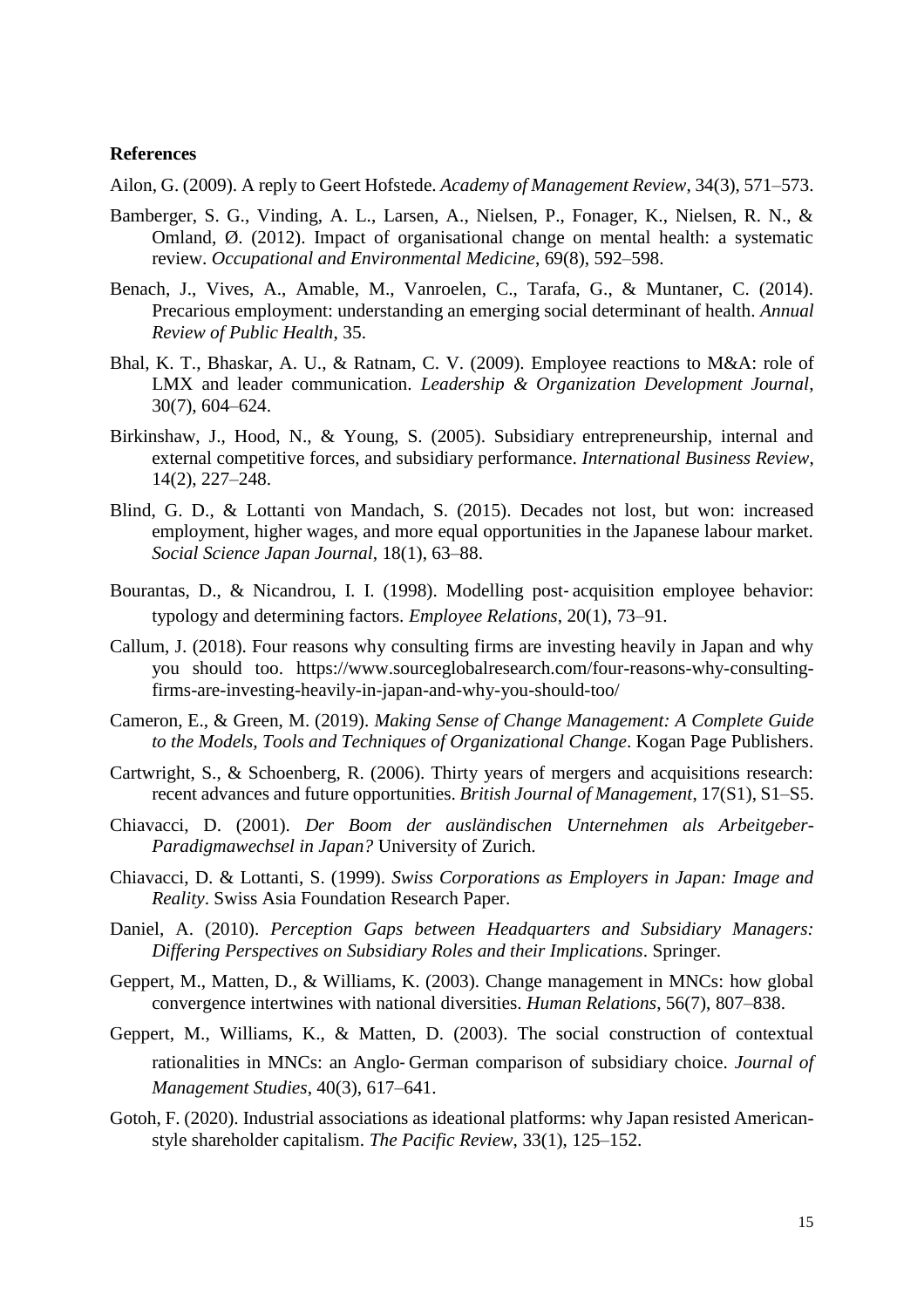- Gunkel, M., Schlaegel, C., Rossteutscher, T., & Wolff, B. (2015). The human aspect of crossborder acquisition outcomes: the role of management practices, employee emotions, and national culture. *International Business Review*, 24(3), 394–408.
- Harzing, A. W., & Noorderhaven, N. G. (2008). Headquarters–subsidiary relationships and the country-of-origin effect. *New Perspectives in IB Research–Progress in International Business Research*, 3, 13–40.
- Harzing, A. W., & Pudelko, M. (2013). Language competencies, policies and practices in multinational corporations: a comprehensive review and comparison of Anglophone, Asian, Continental European and Nordic MNCs. *Journal of World Business*, 48(1), 87– 97.
- Hofstede, G. (1980). *Culture's Consequences: Comparing Values, Behaviors, Institutions and Organizations across Nations*. Sage.
- Huddleston, J. N. (1990). *Gaijin Kaisha: Running a Foreign Business in Japan*. ME Sharpe.
- Johansson, J. K., & Nonaka, I. (1996). *Relentless: The Japanese Way of Marketing.* HarperBusiness.
- Karolyi, G. A. (2016). The gravity of culture for finance. *Journal of Corporate Finance*, 41, 610–625.
- Kastanakis, M. N., & Voyer, B. G. (2014). The effect of culture on perception and cognition: a conceptual framework. *Journal of Business Research*, 67(4), 425–433.
- Katzner, D. W. (2008). *Culture and Economic Explanation: Economics in the US and Japan*. Routledge.
- Koveshnikov, A., Ehrnrooth, M., & Vaara, E. (2017). Headquarter-subsidiary relations in the multinational corporation as a discursive struggle. *Multinational Corporations and Organization Theory: Post Millennium Perspectives*, 49, 233–264.
- Kubo, K. (2005). Executive compensation policy and company performance in Japan. *Corporate Governance: An International Review*, 13(3), 429–436.
- McSweeney, B. (2002). Hofstede's model of national cultural differences and their consequences: a triumph of faith – a failure of analysis. *Human Relations*, 55(1), 89–118.
- Miyamoto, D., & Higuchi, J. (2007). Paying for success: performance-related pay systems and its effects on firm performance in Japan. *Asian Business & Management*, 6(1), S9–S31.
- Miyamoto, M. (2018). Change and Continuity in Japanese Corporate Governance. In *The New Japanese Firm as a Hybrid Organization* (pp. 1–22). Springer, Singapore.
- Pahlberg, C. (1995). *Cultural Differences and Problems in HQ–Subsidiary Relationships in MNCs*. Företagsekonomiska institutionen.
- Pan, L., & Zhou, X. (2018). *CEO Compensation in Japan: Why So Different from the United States? Journal of Financial and Quantitative Analysis*, 53(5), 2261–2292.
- Prashantham, S., & McNaughton, R. B. (2006). Facilitation of links between multinational subsidiaries and SMEs: the Scottish Technology and Collaboration (STAC) initiative. *International Business Review*, 15(5), 447–462.
- Reed, A. H., & Knight, L. V. (2010). Effect of a virtual project team environment on communication-related project risk. *International Journal of Project Management*, 28(5), 422–427.